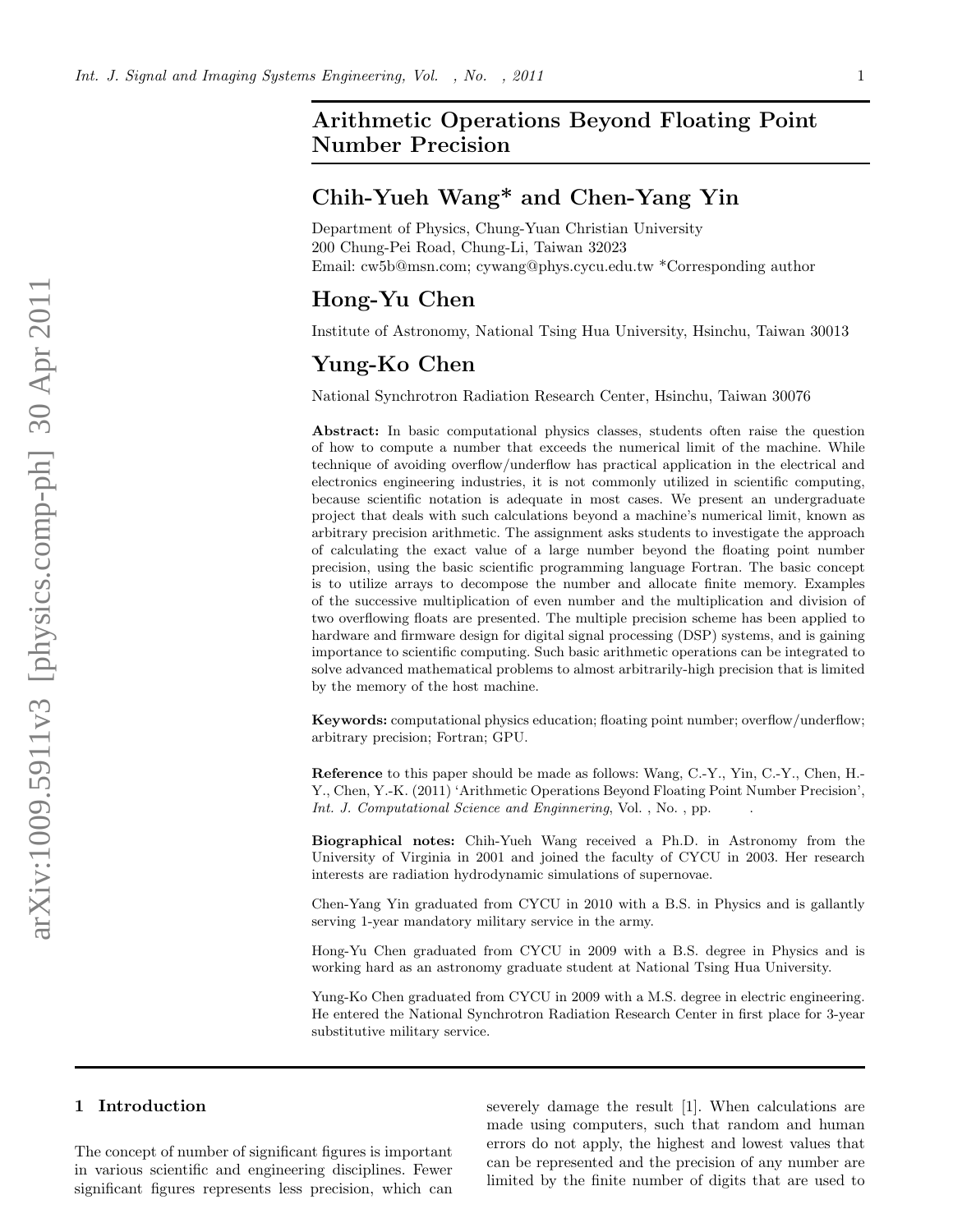store a floating point number, which is a binary version of a number in scientific notation, on the computer.

In the fixed point (integer) representation, a single precision integer is stored as 32 bits of 1s and 0s. Converted to a decimal value, such a number may be as low as  $-2^{31} = -2, 147, 483, 648$  or as high as  $2^{31}$  –  $1 = +2, 147, 483, 647$ . The precision of the significand (number of digits in the significand) is 32 bit, or ten digits in the decimal system. In the IEEE 754 standard for floating point arithmetic, a single-precision real number is also stored using 32 bits binaries , but one bit is used for the sign, eight bits store the exponent, and 23 bits store the significand of the number in scientific notation (called the fractional mantissa). The precision is 24-bit, and a decimal value between  $\pm 1.4 \times 10^{-45}$  and  $\pm$  3.4  $\times$  10<sup>+38</sup> is allowed, with a significand precision of  $log(2^{23}) \approx 7$ . Similarly, the IEEE 64-bit floatingpoint arithmetic standard provides 52 mantissa bits and 12 bits for the exponent, including the sign, giving approximately a 16 decimal digit accuracy and a decimal range of  $[\pm 4.94 \times 10^{-324}, \pm 1.70 \times 10^{308}]$ . The length of the significand determines the precision with which numbers can be represented.

Since the number of binary bits that are used to express a number is finite, the set of numbers that can be stored by a computer, called machine numbers, does not cover all numbers in the physical world. Singleprecision fixed point integers are precisely stored integers with a 32-bit resolution. Single-precision floats, however, are not exact representations with a resolution of 24 bits; their value is truncated at the lower end, although numbers around  $2^{127}$ , much larger than the maximum of 32-bit integers,  $2^{32}$ , can be expressed. An overflow (<  $-3.4 \times 10^{+38}$  or  $> 3.4 \times 10^{+38}$  or underflow (between  $-1.4 \times 10^{-45}$  and  $+1.4 \times 10^{-45}$ ) error condition occurs when the number exceeds the maximum or falls below the minimum of machine numbers.

In some computations, even though the final number can be represented within machine limits, the intermediate results may overflow. For instance, the number of ways to select ten objects from a set of 200 is 200!/(190!10!)=2.2  $\times$  10<sup>16</sup>; the answer fits in the double precision range, but both 200! and 190! overflow. Although large factorials can be evaluated via Stirling's formula, which is used in formula calculators, such as the scientific calculator in Windows XP, in personal computers, the largest factorials that can be calculated as 32-bit and 64-bit integers are 12! and 20!, respectively. Additionally , the largest number that most electronic calculators using two-digit exponents can handle is 69!  $(1.71 \times 10^{98} \le 69! \le 10^{100} \le 70!)$ . Therefore, given available tools, a simple combinatorial problem may become computationally formidable.

This study presents an undergraduate project on the methods for computing the exact value of a number beyond machine limits, known as arbitrary precision arithmetic or bignum arithmetic, using the high-level scientific programming language Fortran. While the approach has practical applications to the electric/electronic firmware design industry, it is not commonly adopted by physical scientists. The basic idea of this method is to use arrays to store intermediate and final results, preventing numerical overflow or underflow. This investigation explores methods for multiplication and division. Such basic arithmetic operations can be integrated to solve more complicated mathematical problems to a high precision that is limited by the memory of the host machine.

## 2 Arbitrary Precision Arithmetic using Arrays

In a computer program, an array is an ensemble of numbers that represent data of the same class. The size of the dataset (number of elements) can vary upon declaring the array. If a large or small number with many digits is divided into several segments, which are assigned to various elements of an array, then the number can be expressed without overflowing or underflowing the limits of the declared data type. For example, the 11 digit number '10123456789' can be stored in a singleprecision integer array of 11 elements, with the ones digit '9' assigned to the first element of the array, the tens digit '8' to the second element, and so on. Each digit in the number is allocated to a single array element such that the whole number is represented by the array.

A single array element can also accommodate several digits, reducing computing time. If a 32-bit integer is to be represented, since the overflow threshold is ∼  $2 \times 10^9$ , one array element can accommodate as many as ten digits. An array of 1000 elements can therefore represent a number of  $\approx 10000$  digits, and if a 1000-digit number is to be stored, then an array with only 100 elements is needed. However, to prevent overflow in a subsequent computation, the maximum number of digits could be optimized to be four or five , depending on the problem. The size of an array can be increased until the memory limit of the host computer is reached. Hence, the represented numbers are restricted only by the computer memory.

### 3 Multiplication

Consider the successive multiplication  $2 \times 4 \times 6 \times 8 \times$ 10.... with a total of  $N$  items, such that the answer swiftly exceeds the upper limit of floating point numbers. A general approach for avoiding overflow is to take the logarithm of the expression and then compute the exponent of the result. However, logarithms and exponentiation introduce rounding errors, so this method can not yield the exact answer.

The unknown is here split into the multiplication of two terms: a power of two  $2^N$  and a factorial N!. In the program "successive multipl",  $M^N$ , where  $M = 2$ , is first calculated. The subroutine "multip\_parameter\_reset" assigns initial values to the array elements  $A(i)$ ; all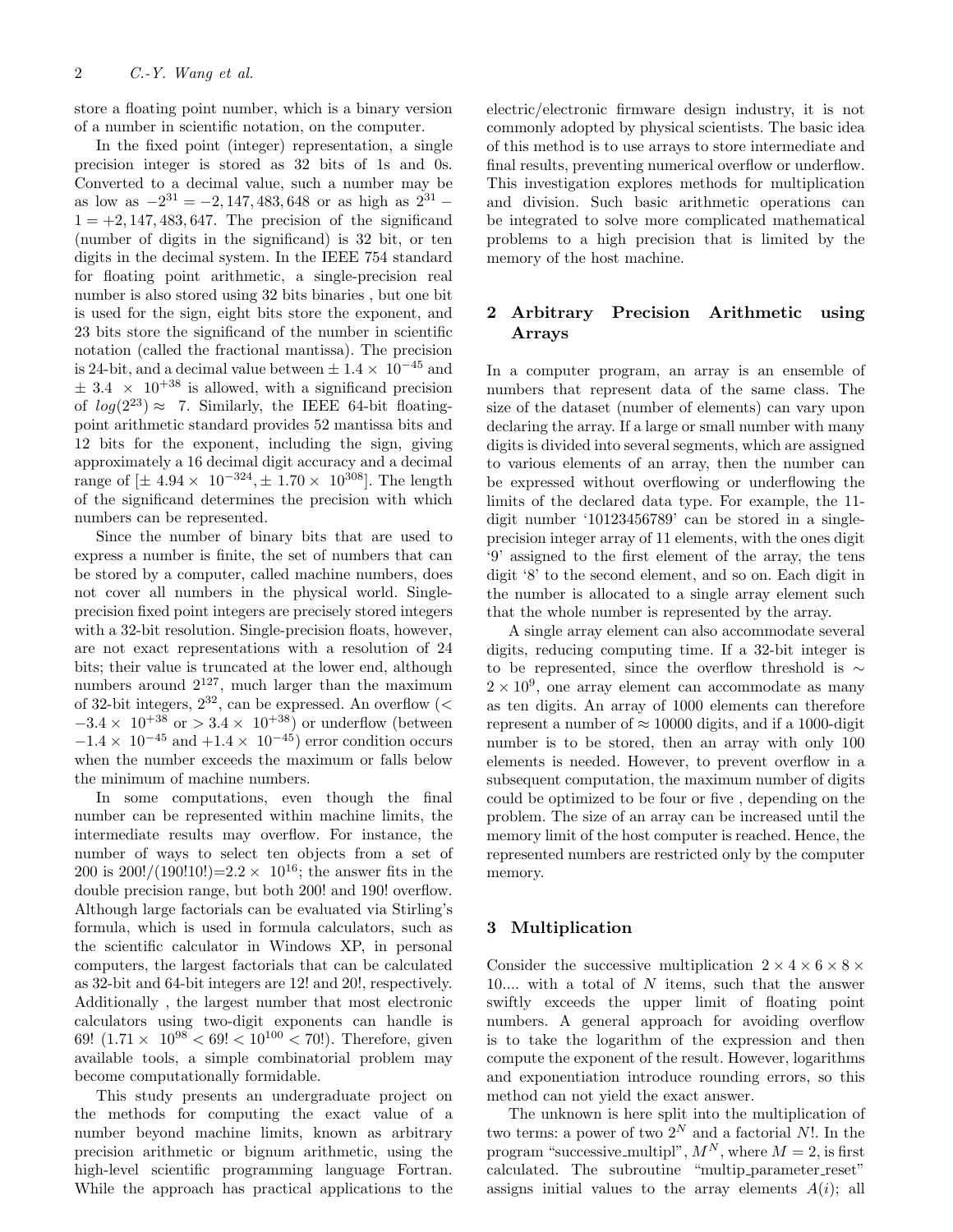elements are zero except that  $A(1) = 1$ . In the subroutine "multipl", the initial multiplicand  $A(1) = 1$  is multiplied by the multiplier  $M$  ( $M = 2$  for computing  $2^N$ ), and the result is stored back to  $A(1)$ . Parameter C denotes whether extra digits are produced. If the result has more than 1 digit  $(C/ = 0)$ , then the extra digit is carried to (added to) the next product and array element  $A(2)$ . Take  $58 \times 3$  for example,  $8 \times 3 = 24$  is first calculated, and the ones digit '4' is assigned to  $A(1)$ . The tens digit '2' is carried to the tens place, such that  $A(2)$ is assigned with '7', which is the ones digit of the 2nd (i=2) operation,  $5 \times 3 + 2 = 17$ . In the 3rd (i=3) operation, the tens digit '1' of the 2nd operation is passed over to the hundreds place, such that  $A(3)$  stores the ones digit of  $0 \times 3 + 1 \rightarrow = 1$ . The same procedure is repeated for each digit (the  $i$  loop in "multipl") and each multiplication (the i loop in the main program). In program "successive multipl", each element of the array X stores one digit of the final result of  $2^N$ . The operation is similar to written multiplication based on decomposing the multiplicand. The k loop serves to carry a multi-digit number. It can be omitted in the calculation of  $2^N$ , because only a single-digit number has to be carried forward.

The method to compute the factorial of  $N$  is the same, except that the multiplier is replaced by  $M = M +$ 1. The array Y stores the final result of N!. In program "successive multipl" (program 1 and 2), the power term and the factorial are multiplied together to attain the answer in the subroutine "multiply two Ans". Each digit of the multiplicand  $X(i)$  is multiplied by the that of the multiplier  $Y(i)$ . The intermediate products  $P(i +$  $j-1 = X(i) * Y(j)$  are added up and accumulated in columns. Then in the subroutine "multipl", extra digits in a product are carried to next higher places and the numbers are rearranged, which computes the product of P and 1 ( $M = 1$ ). Figure 1(a) illustrates the decomposed method used in "multiply two Ans". The total number of digits of the multiplied result is either  $Nx + Ny - 1$  or  $Nx + Ny$ , where Nx and Ny are the numbers of digits in X and Y. Notably, the answer to  $2 \times 4 \times 6 \times 8$ ..... can also be computed directly via the subroutine "multipl", with  $M = M + 2$  being the multiplier.

The algorithm program 2 and Fig. 1(b) present the second algorithm for multiplication. This method differs from the previous one in that a double loop is used, such that the product  $X(i-1)Y(j)$  is carried to the next one  $X(i)Y(j)$  immediately after each element is attained. Intermediate products, i.e., remainders, are attained in a row. The same operations is applied for various  $j$  to yield another row of remainders, which values are added to previous ones in columns once they are obtained. Iterations of the above steps yield the final product and remainders (denoted by  $P(i + j)$  or  $P(k)$ ). The multiplication of overflowing or underflowing fixed numbers can be extended straightforwardly to that of floating-point numbers provided the exponents of the fixed numbers are specified. Program "multi2" (program 4) shows the multiplication of two floats.

Figure 1(c) and program "multi3\_reverseorder" suggest a similar method to method 2. Each digit of the number is reversely ordered such that the highest place of a number is stored in the first array element. In each i loop the  $X(i)Y(j)$  products are similarly carried leftward in a row to compute the intermediate product (remainder). Contrary to method 2, remainders in various rows (varying  $i$ ) are summed in columns only when all of the remainders have been attained. In the computer program the summation is accomplished via the use of a separate double do-loop.

The memory required for such arithmetic operations is well below the typical size of memory adopted in home computers. Notably, a single-precision integer occupies four bytes of memory. If each single-precision array element stores one digit, then such an array of 200,000 elements can represent 0.2 million digits, whose text output is about ∼ 600 pages long, at the expense of only 1MB of memory. Both the long program, invoking "multiply two Ans" , and the direct method, using only "multipl", take  $\sim 150$  s to compute the 228288 digit-long value of  $50000! \times 2^{50000}$ .

#### 4 Division

#### 4.1 Simple Division

Division may yield an infinite decimal without recurrence. The precision of division may therefore depend on the declared array size of the quotient. Double precision floats only allow a maximum of 15-16 digits in the significand. The algorithm program 6 illustrates how to acquire a higher precision, say 30 digits, to the right of the decimal point, for a simple division of two numbers within the machine limits,  $Q = X/Y$ .

The integer quotient Q0 is obtained first. The remainder is stored in the variable R. The remainder is multiplied by 10, which result is taken as the new dividend and is divided by the divisor. The first decimal place of the quotient is then obtained, and assigned to the first element of array  $Q(i)$ . The same operations are performed for each digit until the required digits have been computed and stored. The idea is the same as that of division by hand in which the dividend is decomposed.

#### 4.2 Successive Division

Division of an arithmetic progression of numbers,  $1/2/4/6/8/10...$  with a total of N items is considered in program "sd03". All of the temporary dividend and quotient  $T(i)$  are initially '0', except that  $T(1) = X = 1$ . When the nth decimal place of the quotient is attained, it is stored in the  $(n+1)$ th element of T. The final decimal quotient  $Q(1 : s)$  is extracted from  $T(2 : s + 1)$ . Since the value that is assigned to each array element is restricted by the machine number, in any step, the new dividend  $10 \times R$  cannot be larger than the limit of a 32-bit fixed point number, 2, 147, 483, 647, and the divisor cannot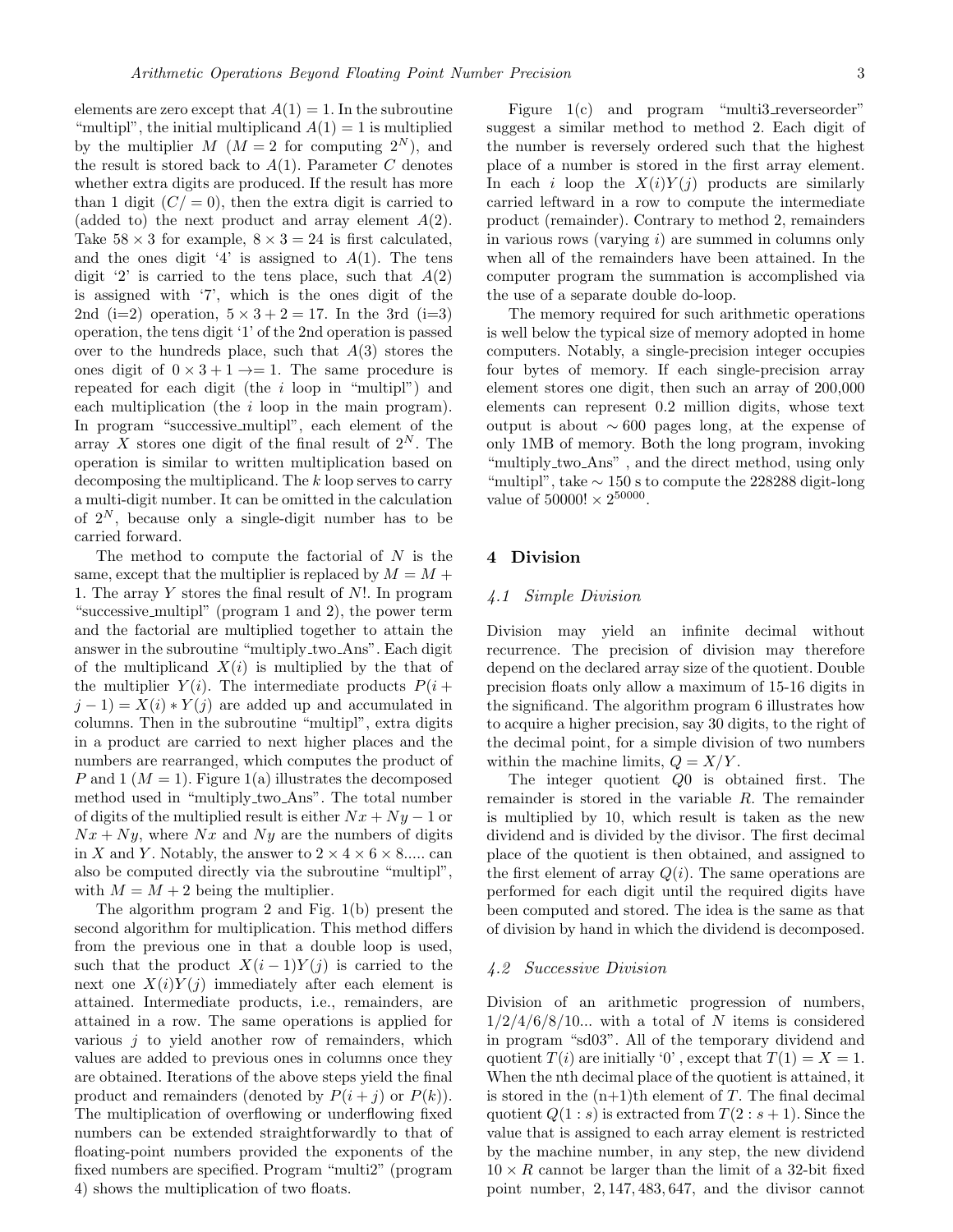Program 1 Successive Multiplication of Even Numbers

```
module global
  implicit none
   integer, parameter :: s=230000 ! array size
   integer :: A(s),X(s),Y(s),P(s),M,C,Ntot,N=50000
end module
PROGRAM SUCCESSIVE_MULTIPL
   use global
   implicit none
   integer :: i, Nx, Ny
   real :: ti, tf
   CALL CPU_TIME(ti)
! -----calculate 2^N------
   CALL multipl_parameter_reset
   do i = 1, N
     M = 2CALL multipl ! 2<sup>^N</sup>
   end do
   X = ANx = Ntot
   write(*, " (6H2^N = ,230000I1)") (X(i), i=s,1,-1)print*,"Number of digits of 2^N =", Nx
! -----calculate N!-----
   CALL multipl_parameter_reset
   do i = 1, NM = M + 1CALL multipl ! N!
   end do
   Y = ANy = Ntot
   write(*, " (6HN! = ,230000I1)") (Y(i), i=s,1,-1)print*,"Number of digits of N! =", Ny
! -----calculate 2^N * N!------
   CALL multiply_two_Ans(Nx, Ny)
   P = Awrite(*,"(13H(2^N)*(N!) = ,230000I1)") (P(i), i=s,1,-1)print*,"Number of total digits =", Ntot
   CALL CPU_TIME(tf)
   print *, 'computing time (sec) = ', tf-ti
END PROGRAM successive_multipl
SUBROUTINE multipl_parameter_reset
   use global
   implicit none
   M = 0C = 0Ntot = 1A = 0A(1) = 1end Subroutine
SUBROUTINE multipl
use global
   implicit none
   integer :: i, k
   do i = 1, Ntot
     A(i) = A(i)*M + CC = A(i)/10A(i) = mod(A(i), 10)end do
   if (C /= 0) then
      Ntot = log10(dble(C)) + Ntot + 1do k = i,Ntot
         i = Ntot
         A(k) = A(k) + mod(C, 10)C = C/10enddo
   end if
END SUBROUTINE
```

|     |                  |                    | 8                       | 5       | 3       |                     |
|-----|------------------|--------------------|-------------------------|---------|---------|---------------------|
|     |                  | X                  |                         | 4       | 6       |                     |
|     |                  | 0                  | 48                      | 30      | 18      | $X(i)*Y(1)$         |
|     |                  | 32                 | 20                      | 12      | 0       | $X(i)*Y(2)$         |
|     | 0<br>3           | 32<br>7            | 68<br>4                 | 42<br>1 | 18<br>0 |                     |
| (a) | 3                | 9                  | $\overline{\mathbf{c}}$ | 3       | 8       | $P = remainder$     |
|     |                  |                    |                         |         |         |                     |
|     |                  |                    | 8                       | 5       | 3       |                     |
|     |                  | X                  |                         | 4       | 6       |                     |
|     |                  |                    |                         |         |         |                     |
|     |                  | 0<br>$\frac{5}{5}$ | 48<br>3                 | 30<br>1 | 18<br>0 | $X(i)*Y(1)$         |
|     |                  |                    | 1                       | 1       | 8       | remainder           |
|     | 0<br>3           | 32<br>2            | 20<br>1                 | 12<br>0 | 0<br>0  | $X(i)*Y(2)$         |
|     | $\boldsymbol{0}$ | 5                  | 1                       |         | 8       |                     |
| (b) | 3                | 9                  | $\overline{2}$          | 3       | 8       | $P = remainder$     |
|     |                  |                    |                         |         |         |                     |
|     |                  |                    | 8                       | 5       | 3       |                     |
|     |                  |                    | Χ                       | 4       | 6       |                     |
|     |                  | 0                  |                         | 30      | 18      |                     |
|     |                  |                    | $\frac{48}{5}$          | 3       | 1<br>0  | $X(i)*Y(2)$         |
|     |                  | 5                  | 1                       | 1       | 8       | $R(2,2)$ - $R(2:5)$ |

 $\begin{smallmatrix} 20 \\ 1 \end{smallmatrix}$  $\boldsymbol{0}$ -3  $\overline{\mathbf{2}}$  $\overline{2}$  $\sqrt{3}$  $\overline{\mathbf{4}}$  $R(1:1)-R(1:4)$  $\mathbf{3}$ 9  $\overline{2}$  $3<sup>7</sup>$ 8 answer (c)

 $X(i)*Y(1)$ 

32 20 12

 $\mathbf 0$ 

Figure 1 Three decomposed methods for multiplication.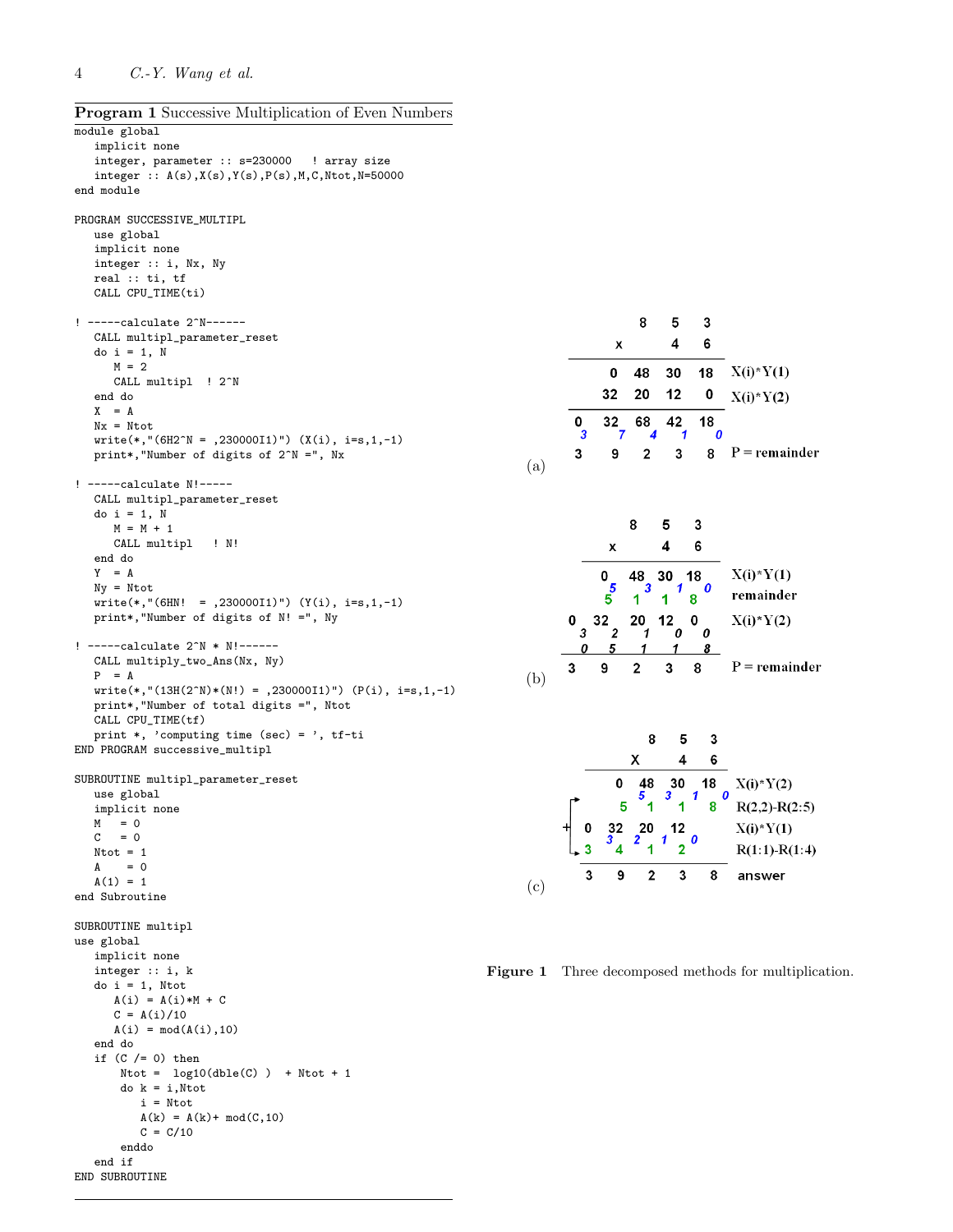Program 2 Successive Multiplication of Even Numbers

```
- Continued
SUBROUTINE multiply_two_Ans(Nx,Ny)
use global
   implicit none
   integer :: i, j, Nx, Ny
   do j = 1, Ny
      do i = 1, NxP(i+j-1) = P(i+j-1) + X(i)*Y(j)end do
   end do
   CALL multipl_parameter_reset
   A = PM = 1Ntot = Nx + Ny - 2CALL multipl
END SUBROUTINE
```
**Program 3** Algorithm: Multiplication  $X \cdot Y$  - Method 2

```
! initialization<br>K = 4;
                // number of digits for an array element
 L = 10 ** K; // number limit for an array element
 for i = 0 to Nx+NyP(i) = 0;end;
! multiplication
 for j = 1 to Nyfor i = 1 to NxT = X(i) * Y(j) + P(i+j-1);C = T / L; // number to be carried to next digit
      P(i+j-1) = T \% L = T - C * L;// accumulated i+j-1 element of product
      P(i+j) = P(i+j) + C;end;
  end;
```
exceed 2147483647/10, as in that case overflow would occur.

#### 4.3 Division of Two Overflowed Floats

In the division of two long overflowing numbers, each number is partitioned into one array element, but in reverse order, such that the highest place of each number is stored in the first element. The basic idea for division involves subtraction that is carried out repeatedly to compute the quotient and remainder.

Consider 388756/129. From the left of the dividend, take as many digits as necessary to form a number  $[3,8,8]$  that contains the divisor  $[1,2,9]$  at least once but fewer than ten times. Subtract the divisor [1,2,9] from the partial dividend [3,8,8] to obtain the first partial remainder [2,5,9]. Repeat the subtraction (388- 129=259, 259-129=130, 130-129=001, 001-129=-128) until a remainder close to zero,  $[0,0,1]$ , is reached (Fig.  $2(a)$ ). If the remainder becomes negative, then add the divisor back to restore the subtraction. These repeated subtractions yield a result that is identical to that of dividing the partial dividend by the divisor once. The number of subtractions performed on the partial dividend [3,8,8] is the partial quotient at the highest

#### Program 4 Multiplication of Two Floats - Method 2

#### PROGRAM multi2

```
implicit none
  integer :: X(5)=0, Y(4)=0, P(9)=0integer :: T, C, i, j, k, L, Ex, Ey, Etot
 X(5:1:-1) = (78,5,3,4,6)Ex = -3Y(4:1:-1) = (7,1,2,9)Ey = +2L = 10do j = 1, 4\frac{3}{40} i = 1, 5
       T = X(i)*Y(j) + P(i+j-1)C = T / LP(i+j-1) = mod(T,L)P(i+j) = P(i+j) + Cenddo
  enddo
 Etot = Ex + Eyprint"(1I1, 1H. 8I1, 3H E+, I3)", (P(k), k=9,1,-1), Etot+9-1
END PROGRAM
$ a.out
6.08431634 E+ 7
```
place. Accordingly, the number 3 is stored as the first element of the quotient:  $Q(1)=3$ .

To compute the next digit of the quotient, take one or more digits starting from the remainders places in the dividend to form a new partial dividend that is larger than the divisor. Subtract the new partial dividend repeatedly until a partial quotient is yielded. Here, two more digits are included to form the new partial dividend [1,7,5], so the next partial quotient  $Q(2)=0$ . [1,7,5] is subtracted by  $[1,2,9]$  once and  $Q(3)=1$  is yielded. The remainder is 46.

In the third cycle,  $[1,2,9]$  is subtracted from  $[4,6,6]$ four times; therefore, the partial quotient is  $Q(4)=4$ . In the fourth cycle, since the last digit of the dividend has been reached, '0' is appended to the remainder 79 to form a partial dividend [7,9,0]. The operations are repeated until all of the digits of the quotient have been computed.

Program "division01" performs the division of two floating-point numbers partitioned into arrays. The values expressed by the arrays can be viewed either as integers of floats bearing the same number of digits to the left of the decimal point, while  $Ex$  and  $Ey$  denote the exponents. The zeroth elements are initialized to zero. Parameters 'Li' and 'Lf' refer to the initial and final places of the dividend that is used to form a partial dividend. Initially,  $Li=1$  and  $Lf=Nv=3$ . In the second cycle, since the partial dividend begins from two digits to the right, 'Li=3' and 'Lf=6'. The operations terminate when the quotient is expressed to the  $s - 1$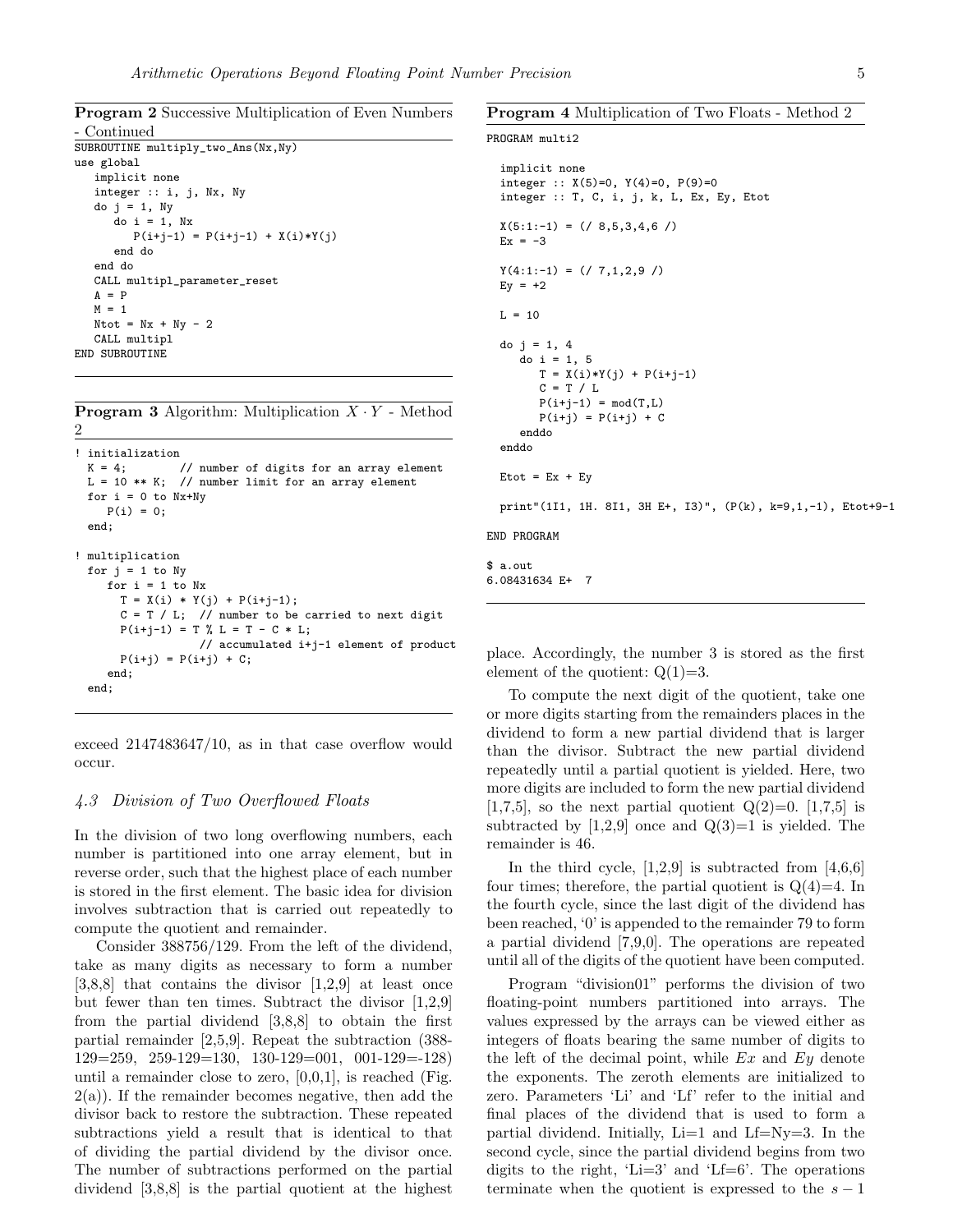|  |  | <b>Program 5</b> Multiplication of Two Floats - Method 3 |  |  |  |
|--|--|----------------------------------------------------------|--|--|--|
|--|--|----------------------------------------------------------|--|--|--|

```
PROGRAM multi3_reverseorder
```

```
implicit none
  integer :: i, j, k, T, L=10, m
  integer :: C, C2 ! numbers to be carried when summing
                    ! remainders in rows/columns
  integer, parameter :: Nx= 5, Ny= 4, Ntot=Nx+Ny ! array size
  integer, parameter :: Ex=-3, Ey=+2, Etot=Ex+Ey ! exponents
  integer :: X(Nx)=0, Y(Ny)=0, R(Ny,Ntot)=0, P(Ntot)=0X(1:Nx) = (\frac{3}{6}, 5, 3, 4, 6)Y(1:Ny) = \frac{\binom{7}{7}, 1, 2, 9}{}m = NvAA: do j = Ny, 1, -1C=0BB: do i = Nx, 1, -1
          T = X(i)*Y(j) + CC = T / 10R(j, i+m) = mod(T,L)if (i==1) then
              R(j, m) = Cendif
       enddo BB
       m = m - 1enddo AA
    C2 = 0CC: do k = Ntot, 1, -1
       P(k) = P(k) + C2EE: do j = Ny, 1, -1P(k) = R(j, k) + P(k)enddo EE
       C2 = P(k) / 10P(k) = mod(P(k), L)enddo CC
  write(*, "(9I1,1X,4H*10^,1X,I3)") P, Etot
```
print"(1I1,1H. 8I1,3H E+,I3)",(P(k),k=1,Ntot),Etot+Ntot-1

END PROGRAM

|  | <b>Program 6</b> Algorithm: Simple Division |  |
|--|---------------------------------------------|--|

| $00 = X / Y$<br>// integer quotient<br>$R = X \mathcal{X} Y$<br>$\frac{1}{\sqrt{2}}$ remainder |                                           |  |  |  |  |  |
|------------------------------------------------------------------------------------------------|-------------------------------------------|--|--|--|--|--|
| for $i = 1$ , array_size<br>$= R \mathcal{K} Y$ ;<br>R<br>end :                                | $Q(i) = R * 10 / Y$ ; // decimal quotient |  |  |  |  |  |

Program 7 Successive Divisions of Even Numbers

#### PROGRAM sd03

```
implicit none
  integer, parameter :: s = 1000 ! array size
  integer :: X = 1, Y = 1, R
  integer :: Q(s), T(s+1)integer :: i, j, N=99
 T = 0T(1) = Xdo j = 1, N
   Y = Y+1 ! arithmetic progression
   Y = Y*2 ! geometric progression
    do i = 1, s
      R = T(i)*10 + T(i+1)Q(i) = R/YR = mod(R, Y)T(i+1) = Rend do
   T(1) = 0T(2: s+1)=Q(1: s)end do
  write(*,"('0.',1000I1)") Q
END PROGRAM sd03
```
decimal places, or  $Lf - Ny + 1 == s$ , where s is the user-supplied array size.

The first loop of the program illustrates the subtraction of a set of array elements from another set of such elements. If the value of the dividend element is smaller than that of the divisor element, such as in [3,8,8]-[1,2,9], where  $X(i) = 8 < Y(j) = 9$ , then 10 is borrowed from the next higher digit  $X(i-1)$  and added to  $X(i)$ , and 1 is subtracted from  $X(i-1)$ , such that the subtraction becomes  $[3,7,'18']$ - $[1,2,'9']=[2,5,'9']$ . If the higher place becomes negative  $(X(Li - 1) < 0)$ , as in  $[0,0,1]$ - $[1,2,9]$ , the new remainder is negative and the subtraction method fails. The subtraction must be restored by resetting the dividend  $X$  to the older remainder R attained in the preceding cycle.

The division program can be refined to reduce the time of execution by substituting repeated subtractions with a single subtraction of the product of the divisor and an estimated partial quotient to attain a partial quotient. The new method is presented in program "division02" (program 9 and 10) and illustrated in Fig. 2(b). Since the product may be one digit longer than the divisor, to simply the programming, each first element of the arrays is assigned with zero, and the partial dividend is always partitioned into the first  $2: Ny + 1$  elements.

The algorithms are as follows.

Step 1: The dividend and divisor are compared with each digit of the other number to determine which is larger. The leading few digits of the dividend or divisor are used to estimate the partial quotient.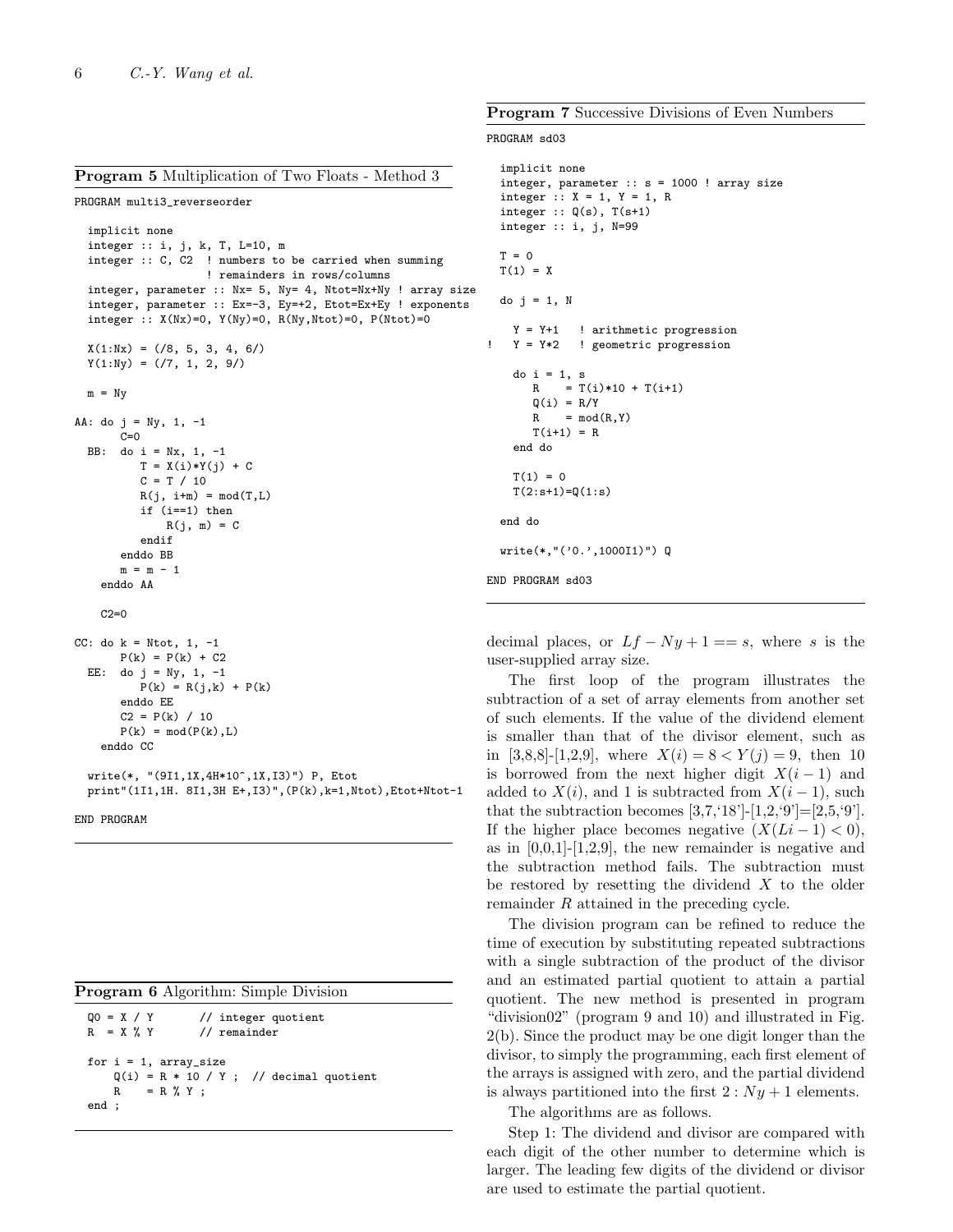PROGRAM division01

```
implicit none
integer :: i, j
integer, parameter :: ss=200, s=30
integer, dimension(0:ss) :: R=0, X=0, Y=0
integer, dimension(1:s) :: Q=0
integer, parameter :: Nx=6, Ny=3, Ex=2, Ey=-4, Etot=Ex-Ey
integer :: Li=1, Lf=Ny
X(0:Nx) = \binom{70,3,8,8,7,5,6}{1} EX=+2, X = 3.88758E+2<br>Y(0:Ny) = \binom{70,1,2,9}{1} Ey=-4, Y = 1.29E-4y = -4, Y = 1.29E-4
```
99  $R = X$ 

! Array subtraction: subtract divisor from partial dividend. AA: do i =  $Lf$ ,  $Li$ ,  $-1$ 

```
j = i - Lf + Nyif (X(i) < Y(j)) then
      X(i) = X(i) + 10 ! borrow 10 from left
      X(i) = X(i) - Y(j) ! subtract divisor
      X(i-1) = X(i-1)-1 ! subtract 1 from left
   else if (X(i) >= Y(j)) then<br>X(i) = X(i) - Y(j)! subtract directly
   end if
end do AA
```

```
Add numbers of subtraction to partial quotient.
Q(Lf-Ny+1)=Q(Lf-Ny+1)+1
```

```
Restore subtraction when remainder becomes negative.
if(X(Li-1) < 0) then
    Q(Lf-Ny+1) = Q(Lf-Ny+1) - 1Li = Li + 1
   Lf = Lf + 1
    X = Rend if
Repeat operations.
if( Lf-Ny+1 /= s ) goto 99
```

```
print*, " quoitent:"
write(*, "(1I1, 1H., 29I1, 7H * 10^ , 1I5)") &
      Q(1), (Q(i), i = 2, s), Etot
```
END PROGRAM

```
$ a.out
  quotient:
3.01361240310077519379844961240 * 10^ 6
```
Step 2: Multiply the estimated partial quotient by the divisor and compare the value thus obtained with the partial dividend to determine whether the estimated partial quotient is too large. If the estimated quotient is too large, then '1' is subtracted from the estimated quotient repeatedly until its value becomes equal to the dividend. This value is near the exact quotient.

Step 3: Multiply the divisor by the newly estimated partial quotient using one of the aforementioned decomposing methods for multiplication and subtract the result from the partial dividend. The difference is used to recalculate the partial dividend. Then return to Step 1 to compute the next digit of the quotient.

### 5 Validity of Stirling Approximation

The factorial function is related to Stirling's formula [2],

$$
\lim_{n \to \infty} \frac{n!}{\sqrt{2\pi n} \; n^n e^{-n}} = 1,\tag{1}
$$

and its logarithmic from – Stirling approximation:

$$
ln(n!) = \sum_{k=1}^{n} ln(k) \approx \int_{x=1}^{x=n} ln(x) dx
$$
  
=  $[x ln(x) - x]_1^n = n ln(n) - n + 1$   
 $\approx n ln(n) - n$  (2)

Eq (2) is a simple and direct proof of Stirling's approximation without invoking Stirling's formula, whose associated error can be obtained using the gamma function  $\Gamma(n) = n! = \int_0^{\inf} e^{-x} x^n dx$ , for both integer and non-integer. Since  $n!$  are very large even for relatively small values of  $n$ , Stirling approximation is more often used. References states that the equation for sufficiently large *n* from Stirling formula,  $n! \approx \sqrt{2\pi n} n^n e^{-n}$ , works well for small *n*; at  $n = 10$  the error is ~ 1%. However, the acceptable limit of  $n$  to Stirling approximation is not clear.

We have computed the number of configurations W for  $n=100$  distinguishable objects being distributed into 4 identical states, with each state containing  $\{n_1,n_2,n_3,n_4\} = \{10,20,30,40\}$  objects. If Stirling approximation is applied to the solution  $W=n!/n_1!n_2!n_3!n_4!,$  such that  $lnW = nln(n)$  $\Sigma_i n_i ln(n_i)$ , then the error will exceed 100%. While the large error is due to misuse of the approximation equation, the precise value of  $W$  can be computed using the aforementioned methods. We found that  $n \geq 100$ is needed for  $ln(n!)/(n ln(n) - n)$  to attain an error of  $\sim$  1\%.

### 6 Application of High Precision Technique to the Engineering Industry and Scientific Computing

Technique to achieve high precision arithmetic is commonly used in public-key cryptography, which requires the manipulation of integers of thousands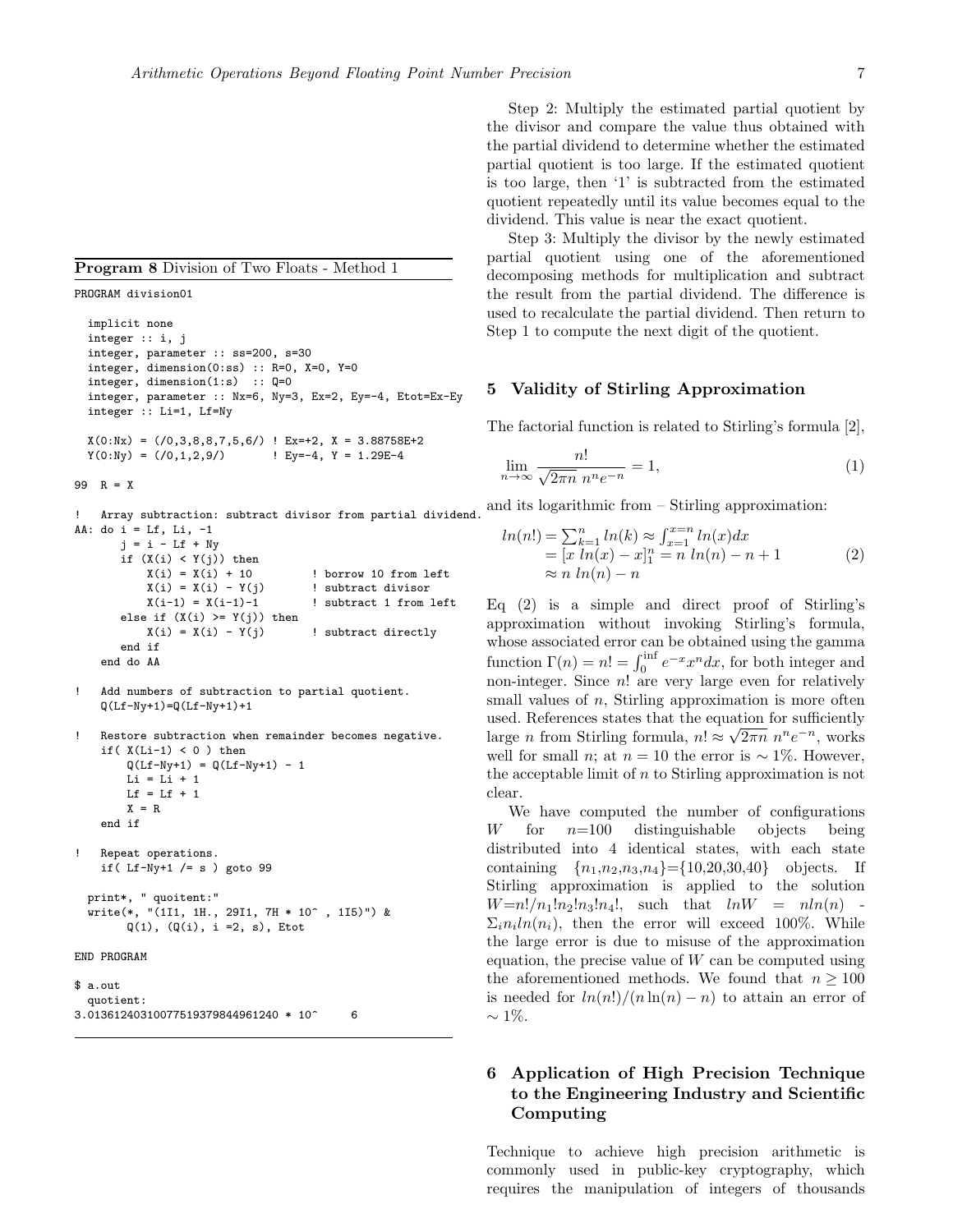Program 9 Division of Two Floats - Method 2

```
PROGRAM division02
  implicit none
  integer :: ii, jj, k, kk, C, T, L=10, m=1
  integer, parameter :: ss=200, s=30
  integer :: Xori(ss)=0, X(ss)=0, Y(ss)=0, P(ss)=0, Q(s)=0integer, parameter :: Nx=7, Ny=4, Ex=2, Ey=-4, Etot=Ex-Ey
 Xori(1:Nx) = (/0, 3, 8, 8, 7, 5, 6/)Y (1:Ny) = (/0, 1, 2, 9/)do ii = 1, Ny
    X(i) = Xori(i)enddo
 k = 1 ! k=1/2 denotes single integer/1st decimal place
100 ii = 1
! Compare each digit of divident X and divisor Y and
! calculate partial quotient when X(ii)>Y(ii).
! E.g.: X/Y=45316/742, X(ii)=453 < Y(ii)=742;
! set Xori(4)=1 such that X(ii)=4531 > Y(ii)=742.
Loop1: DO WHILE (.true.)
         if (X(ii)>Y(ii)) then
            Q(k) = (X(1)*10+X(2)) / Y(2) ! Q(1)=45/7exit
          else if (X(ii)==Y(ii)) then
            ii = ii + 1else if (X(ii)<Y(ii)) then
            do kk = 1, Ny
               X(kk) = X(kk+1)enddo
            X(Ny) = Xori(Ny+m) ! 4530 -> 4531
            Q(k) = 0k = k + 1m = m + 1ii = 1 ! Reset ii to re-compare X and Y.
         endif
      END DO Loop1
! Multiply estimated partial quotient by divisor.
! 742*6 -> [4,4,5,2], P(Ny)=2, P(Ny-1)=5.
      C = 0Loop2: do ii = Ny, 1, -1
         T = Y(ii)*Q(k) + CC = T / LP(i) = mod(T, L)enddo Loop2
! Re-calculate partial quotient.
       ii=1
Loop3: DO WHILE(.true.)
        if (P(ii)>X(ii)) then ! E.g.,5194>4531,Q=Q-1
           Q(k) = Q(k)-1Loop4: do ii = Ny, 1, -1 ! Recalculate P.
              T = Y(ii)*Q(k) + CC = T / 10P(i) = mod(T,L)enddo Loop4
         else if (P(ii)==X(ii)) then
           ii = ii+1
        else if (P(ii) < X(ii)) then ! E.g., 4452<4531, exit.
           exit
        endif
       END DO Loop3
```


(a)

|                                                             |          |      |   |   | 3.0   |   | 1        | - 3 | 6 | 1           |
|-------------------------------------------------------------|----------|------|---|---|-------|---|----------|-----|---|-------------|
| Y(1)<br>. $Y(N_y)$<br>$\sim$<br>0<br>$\mathbf{2}$<br>9<br>1 |          | 0    | 3 | 8 | 8     | 7 | 5        | 6   |   | Xori (1:Nx) |
|                                                             |          | X(1) |   |   | X(Ny) |   |          |     |   |             |
| $129 \times 3 = 387$                                        |          | 0    | 3 | 8 | 8     |   |          |     |   |             |
|                                                             |          | 0    | 3 | 8 | 7     |   | P=3Y     |     |   |             |
| $129 \times 0 =$<br>0                                       | $\equiv$ | 0    | 0 | 0 | 1     |   | $X - P$  |     |   |             |
|                                                             |          | 0    | 0 | 1 | 7     |   | Х        |     |   |             |
| $129 \times 1 = 129$                                        |          | 0    | 1 | 7 | 5     |   | Х        |     |   |             |
|                                                             |          | 0    | 1 | 2 | 9     |   | $P = 1Y$ |     |   |             |
|                                                             | $\equiv$ | 0    | 0 | 4 | 6     |   | $X - P$  |     |   |             |
| $129 \times 3 = 387$                                        |          | 0    | 4 | 6 | 6     |   | Х        |     |   |             |
|                                                             |          | 0    | 3 | 8 | 7     |   | P=3Y     |     |   |             |
|                                                             | $\equiv$ | 0    | 0 | 7 | 9     |   | X-P      |     |   |             |
| $129 \times 6 = 774$                                        |          | 0    | 7 | 9 | 0     |   | Х        |     |   |             |
|                                                             |          | 0    | 7 | 7 | 4     |   | $P=6Y$   |     |   |             |
|                                                             | $=$      | 0    | 0 | 1 | 6     |   | X-P      |     |   |             |
| $129 \times 1 = 129$                                        |          | 0    | 1 | 6 | 0     |   | х        |     |   |             |
|                                                             |          | 0    | 1 | 2 | 9     |   | $P=1Y$   |     |   |             |
|                                                             | Ξ        | 0    | 0 | 3 | 1     |   | X-P      |     |   |             |
|                                                             |          |      |   |   |       |   |          |     |   |             |

(b)

Figure 2 Two Repeated Subtraction Methods for Division of Floats.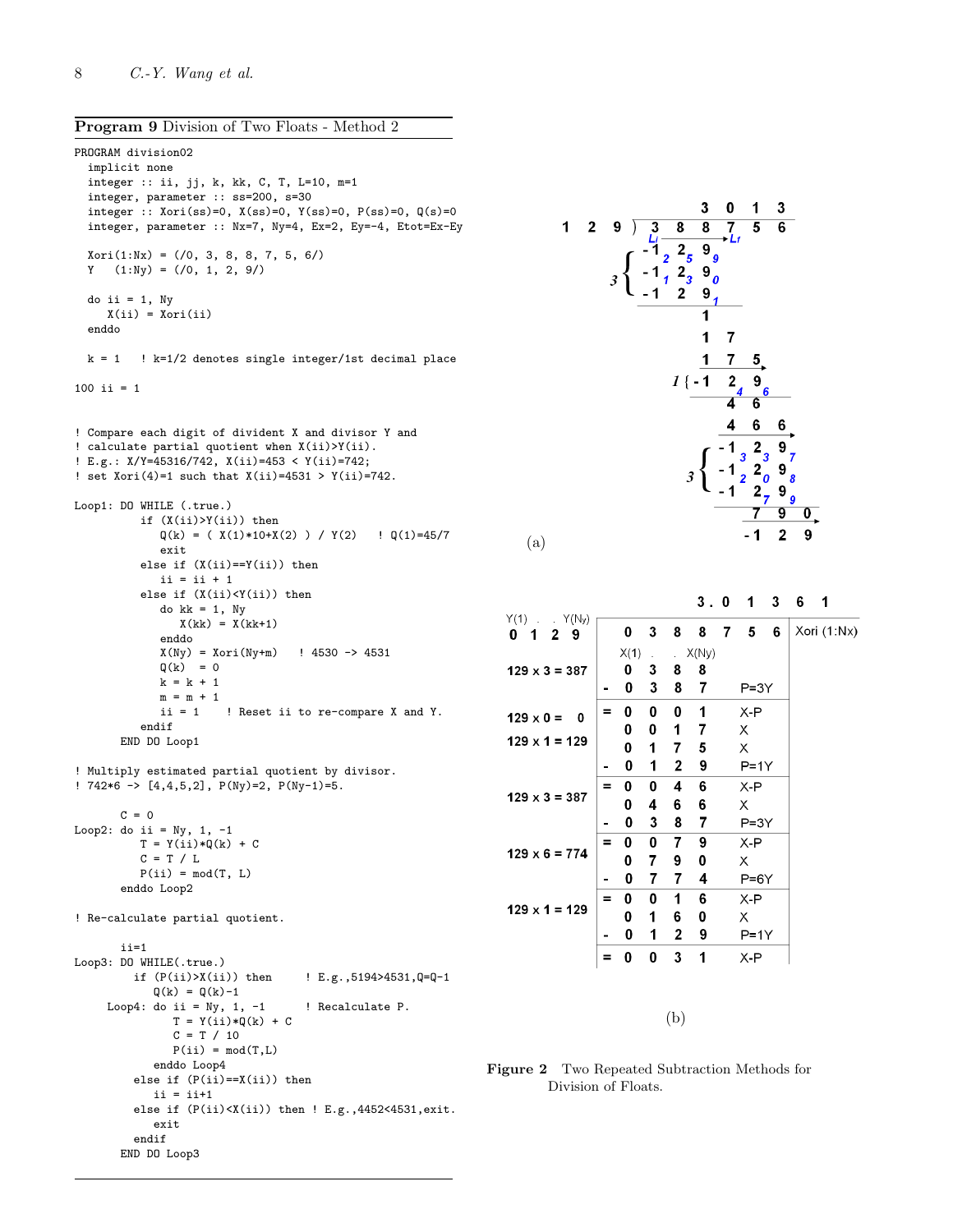Program 10 Division of Two Floats - Method 2 Continued

! Subtract P from dividend X and return remainder to X. Loop5: do ii =  $Ny$ , 1, -1 if  $(P(ii) > X(ii))$  then  $N-P=4531-4452=0079$  $X(ii) = X(ii) + 10 - P(ii)$  $X(ii-1) = X(ii-1) - 1$ else if (P(ii)<=X(ii)) then ! Subtract directly.  $X(i) = X(i) - P(i)$ endif enddo Loop5 if  $(X(1)=0)$  then Loop6: do  $kk = 1$ , Ny  $X(kk) = X(kk+1)$ enddo Loop6 X(Ny) = Xori(m+Ny) ! Reset Xori. endif  $k = k + 1$  ! Calculate next partial quotient.  $m = m + 1$ IF ( k <= s ) GOTO 100 1000 print\*, " quoitent:" .<br>write(\*, "(1I1, 1H., 29I1, 7H \* 10^ , 1I4)") &  $Q(1)$ ,  $(Q(ii)$ , ii =2, s), Etot END PROGRAM

of digits, and also experimental mathematics that involves the computation of fundamental mathematical constants, such as pi. The high precision scheme is also essential to the digital design of firmware in digital signal processing systems, including cell phone, PDAs, and GPS, which use a specialized microprocessor, the digital signal processor (DSP) [3], to process input signals with very limited memory or cache. When DSPs receive too many input signals exceeding the limit of cache or memory, the two's complement method was adopted to store a number of up to  $2n$  bits using  $n$  bits. Most DSPs are based on fixed point arithmetic because the dynamical range provided by the floating point is not needed for signal processing. In the future DSPs may be adopted to reduce the cost and complexity of software development, at the expense of more expensive hardware, to attain a wider dynamic range like the floating point DSPs which are often used in military signal applications involving Radar, Sonar, and communications..

There is a rapidly growing need for a higher level of numeric precision in scientific computing. Recently, Bailey and Borwein (2008) conducted a survey of the high-precision package applied to scientific computing [4]. One of the application was supernovae with the QD package, which provides double-double (128-bit or 31 digit) and quad-double (256-bit or 62- digit) datatypes to solve for the non-local thermodynamic equilibrium populations of iron and other chemical elements [5]. Iron may be present in the outer envelope of a supernova as Fe II (Fe+1), but in the inner parts Fe IV (Fe+3) or Fe V (Fe+4) could be dominant. Since the relative population of any state is proportional to the exponential of the ionization energy, the dynamic range of these numerical values can be very large. Introducing artificial cutoff for the elemental distribution leads to spurious numerical glitches. In order to solve for all of the populations and yet reduce the computing time, a scheme was employed to determine whether to use 64-bit, 128-bit or 256- bit arithmetic in constructing and solving the linear system.

In addition to supernova simulations, Bailey & Borwein's survey shows that the applications comprise climate modeling, planetary orbit calculations, Coulomb n-body atomic systems, scattering amplitudes of elementary particles, nonlinear oscillator theory, Ising theory, quantum field theory, as well as experimental mathematics. High-precision arithmetic techniques are becoming indispensable to modern largescale computational science.

#### 7 Discussion and Conclusions

The approach of calculating exact numbers that exceed a machine's limit has been utilized in the electronic industry, and is becoming important to scientific computing. However, such a scheme is much less well recognized by researchers and instructors of scientific disciplines. Despite the fact that various arithmetical packages and stand-alone software are available for performing high-precision calculations, one of the most popular is the GMP (Gnu Multiple Precision Arithmetic) library, which is written in C, and Mathematica, which along with several machinecode languages adopts GMP, documents for the underlying algorithms have been scarce until only recently [6]. Motivated by the need to improve the educational value of computational physics courses, we performed an independent study on basic arithmetic operations to arbitrary precision. Various computing algorithms for the multiplication and division of overflowing/underflowing numbers are explored, which can be integrated to solve complicated algebraic equations.

Notably, software packages to solve mathematical functions as fundamental as the natural logarithm are still either under development or unavailable (as in GMP). Complicated computations using the multiple precision routines may suffer precision loss during intermediate calculations, depending on the problems and the size of computer memory, making the last few digits of the result unreliable. Understanding the approach and thus the imposed limitation is important to assure accurate solutions.

The algorithms for multiplication and division to an arbitrary precision are summarized as follows.

1. Given two numbers  $X$  and  $Y$ , to calculate the product  $P = X * Y$  or the quotient  $Q = X/Y$ , where  $X$  and  $Y$  could exceed the machine number limit, the digits of X and Y are arranged into an array of elements:  $X = [X(Nx), X(2), X(1)]$ and  $Y = [Y(Ny), Y(2), Y(1)];$  and  $P = [P(Nx +$  $Ny$ ,  $P(2), P(1)$ . The multiplication of an Nx-digit with an  $Ny$ -digit number can generate a number with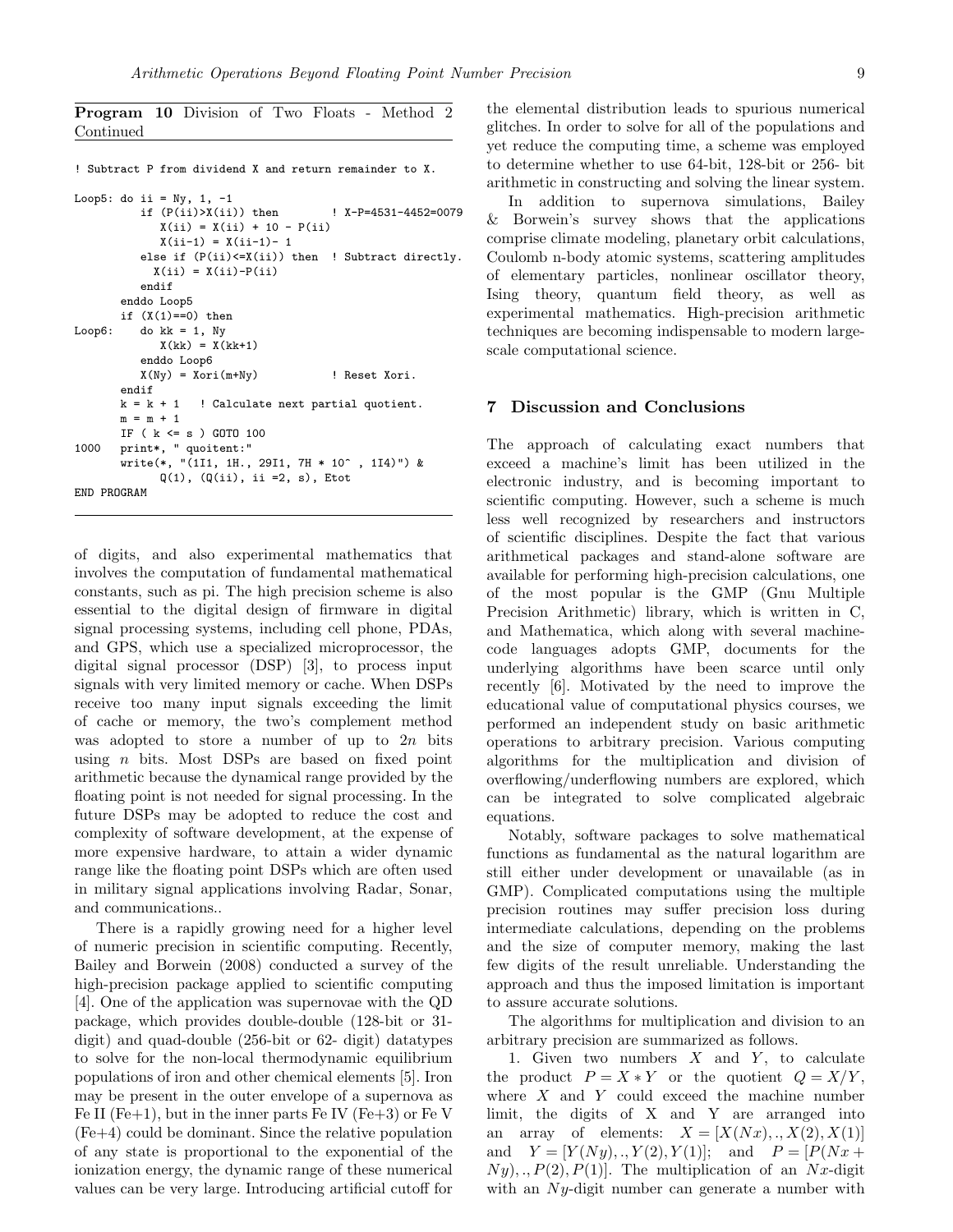either  $Nx + Ny$  or  $Nx + Ny - 1$  digits. The precision achieved for division is determined by the declared array size of the quotient.

2. If a 32-bit fix-point number is used, then one array element can accommodate ten digits. To prevent overflow during the computation (such as multiplication), each element can hold a number of four digits. Allocating more digits to an element consumes less memory and improves performance. However, the costs in terms of memory and CPU time of our problem are not excessive, so one digit can be allocated to each element.

3. The algorithm for multiplication is based on decomposing the multiplicand, while the algorithm for division is based on decomposing the dividend. For multiplication, extra digits of intermediate products are carried to higher places and accumulated to yield the final product. The algorithm for division is much more difficult: a set of numbers is extracted to form a partial dividend, from which the divisor is repeatedly subtracted. These subtractions yield a partial quotient. This procedure continues to lower places and the total quotient is identical to that obtained by dividing the dividend by the divisor once.

4. Given the exponents to the fixed numbers, the multiplication and division of these fixed numbers can be extended straightforwardly to floating-point arithmetic.

5. The method can be regarded as an extension of the binary system in which 1 bit has one of two possible values and the decimal system in which 1 digit has one of ten values to a large-number system such as one in which an element may comprise 10000 to 1000000000 values.

Given the subtraction method of division, numerous mathematical functions as simple as  $x^{3.0} = 100$  and algebraic equations of the form  $f(x) = 0$  can be solved to a high precision via Newton-Raphson iteration,  $x_{i+1} =$  $x_i - f(x_i) / f'(x_i)$ , provided the derivative of the function is known. However, for mathematical functions such as logarithms, series approximations must be employed to find the roots [7]. Several computer algebra systems that can express almost any number, including Mathematica and Maple, combine the arbitrary-precision scheme with symbolic computation, which transforms mathematical expressions into symbolic form before calculations are made, unlike truly numerical and, therefore, limitedprecision computation.

For memory-extensive computations, memory can be allocated and released via the allocatable array, which can be controlled more effectively by C (using the malloc and memset functions) than by Fortran. Such a case may involve a large linearized system. For example, the implicit scheme may be invoked to solve a set of Navier-Stokes equations in multi dimensions. Methods for constructing and solving such a complex system of equations with a high precision are still being developed [4].

Studies of the newly emerged General-Purpose computing on a Graphical Processing Unit (GUGPU), which uses a multi-thread GPU as a co-processor with the CPU, demonstrate that PDE problems are solved much faster using GPUs than using CPUs. GPUs had been restricted to single precision floating point arithmetic until double precision GPU architecture (NVidia Fermi GPU) became available in 2010. Before then, mixed precision iterative solvers for finite element simulations had been implemented by iteratively computing the residuals of a single precision approximate solution to acquire a higher precision, or defect correction, assigning the computationally intensive part to the less precise GPU and the precise correction part to the CPU [8]. However, for small- to medium-size problems, the GPU-CPU approach to increasing precision is not always faster than the pure CPU approach, because the CPU with a large cache outperforms the GPU. Emulating double-precision arithmetic on the single-precision GPU typically increases tenfold the operation count [9]. GPU programming requires complicated memory management which involves shared and global memories between threads and registers to implement effectively parallel algorithms on various hardware levels. The implementation of arithmetic to arbitrary precision on a GPU has not been documented, to the best of our knowledge.

The arbitrary precision algorithms for multiplication and division that are presented herein can be integrated to solve advanced mathematical problems to multiple precision or almost arbitrarily-high precision, limited only by the memory of the host machine. Notably, the success of the arbitrary precision implementation depends on the smart use of arrays and careful programming, and the details of the implements can vary greatly from problem to problem, or even within one problem. Finally, as ill-conditioned matrices are inevitably present in a system of implicitly discretized PDEs, where a small error in the matrix leads to a large error in the solution, the arbitrary precision technique, even for the GUGPU, may become an important future exploration in computing.

\*Acknowledgments We are grateful to the three referees for helpful comments on the manuscript. Special thanks are due for the anonymous referee  $#2$  for his valuable comments on an early version of this work submitted to Computer Physics Communications for the special issue of CCP2009. We thank Drs. David Bailey, Fang-An Kuo and Shuen-Tai Wang for useful correspondence on the multiple precision and GPU computing. Yan-Hou Chang is appreciated for his help in drawing figure. Ted Knoy is appreciated for his editorial assistance. This work is supported by the National Science Council and the National Center for High-Performance Computing of Taiwan.

### References

[1] Goldberg, D. (1991) 'What Every Computer Scientist Should Know About Floating-Point Arithmetic', ACM